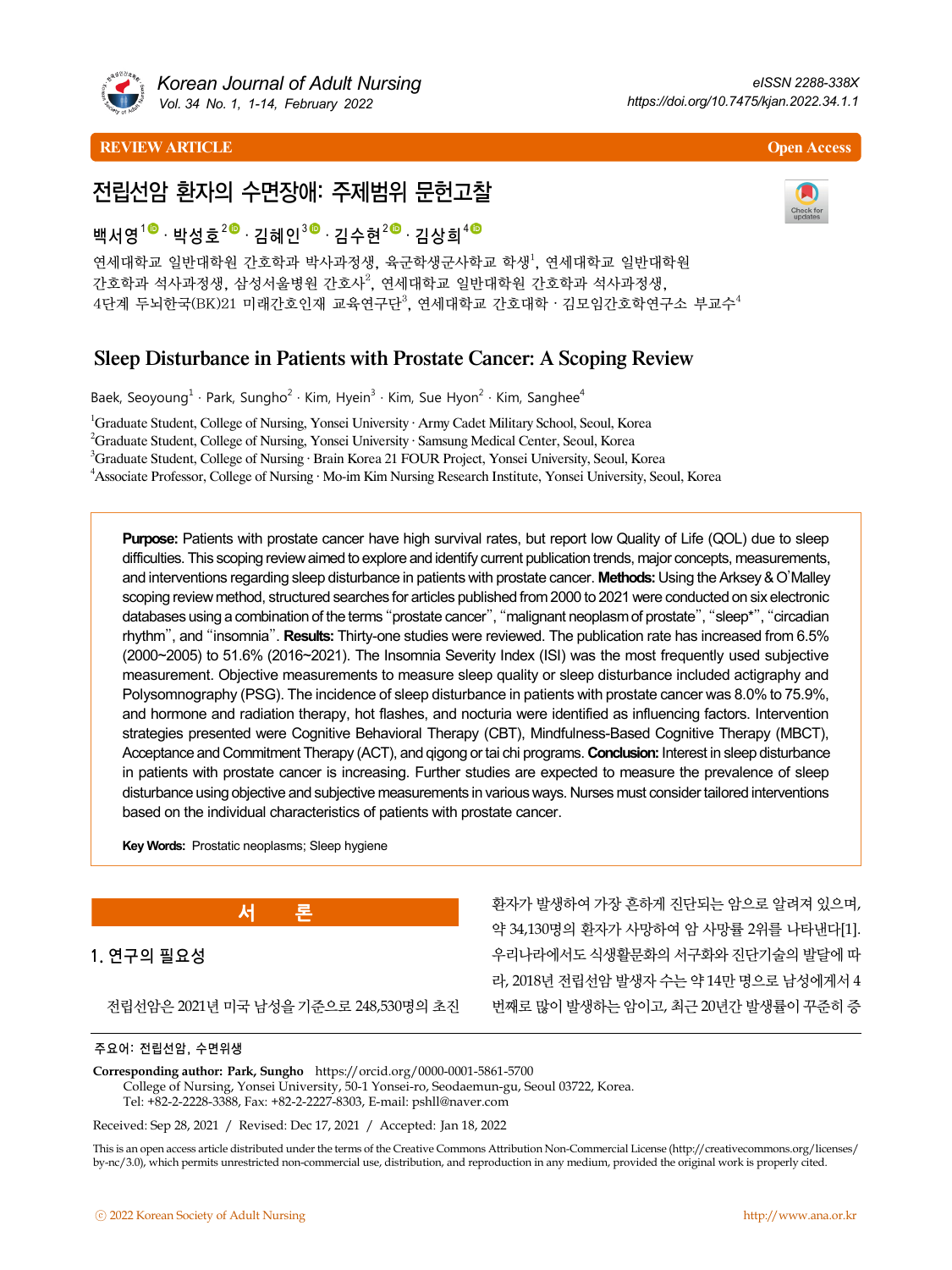가하는 추세이다[2]. 또한 전립선암은 10년 전에 비하여 생존율 이 13.4%p 상승하였으며, 2018년도에는 5년 생존율이 94.4%로 보고되어 갑상선암 다음으로 높은 생존율을 보이고 있다[2].

전립선암의 치료는 주로 수술적 치료인 전립선 절제술을 시 행하며 진행성 전립선암 환자의 경우는 남성 호르몬을 차단하 는 치료법인 호르몬요법(Androgen Deprivation Therapy, ADT)과 항암제, 방사선 치료 등을 시행한다[3]. 이러한 치료 요법의 부작용으로 안면홍조, 야간발한, 성기능장애, 배뇨곤 란, 장기능장애가 유발되는데, 초기 전립선암은 치료되는 경우 가 많아 높은 생존율을 보이지만, 부작용으로 인해 생존 후 삶 의 질이 저하되거나 업무 능력이 저하되는 등의 문제가 발생하 기도 한다[4,5]. 또한, 전립선암 환자들의 대부분은 50~70세 사 이에 분포하고 있으며[6], 기대여명이 긴 것으로 예측되기 때 문에 전립선암의 치료뿐만 아니라 생존 후 일상생활을 잘 유지 하도록 하는 노력이 더욱 필요하다.

수면장애는 암 환자의 25~62%가 겪는 증상이며, 개인의 취 약성과 암 관련 치료, 통증 및 섬망과 같은 요인 때문에 발생하며, 수면장애의 결과로 피로감, 우울감이 동반되기 때문에 삶의 질 을 저하시키는 주요 원인이 된다[7]. 수면장애는 전립선암 환자 에게도 흔하게 나타나는 증상으로[8], 전립선암 환자의 32~53% 가 경험하는 것으로 나타났다[9-11]. 전립선암 환자의 수면장애 발생은 남성호르몬 박탈요법, 방사선 치료, 전립선 절제술 후 부 작용인 배뇨장애, 우울, 통증, 안면홍조, 야간발한 등의 증상과 밀접한 연관이 있다[10,12,13]. 일반인의 20%가 수면장애를 경 험하고 있음을 감안할때[14], 전립선암 환자를 포함한 암 환자가 수면장애를 겪는 비율은 일반인에 비해 높은 수준이다.

선행연구에서 전립선암 환자의 수면장애 발생률은 문헌마 다 상이한데, 대부분이 적은 수의 환자들을 대상으로 이루어진 연구이고 수면장애를 정의하고 측정하는 방법도 다양하기 때 문에 차이가 발생한 것으로 해석된다[15]. 이에 전립선암 환자 의 수면장애 발생률, 수면장애의 정의와 측정하는 방법 등을 포함하여 전립선암 환자의 수면장애에 관한 연구 동향을 통합 적이고 체계적으로 분석함으로써 수준 높은 근거를 확보하려 는 노력이 필요하다. 현재까지 시행된 연구를 살펴보면, 암 환 자의 수면장애 유병률[16]과 암 환자 수면장애 중재[17] 등에 대해 국외에서 체계적 문헌 고찰이 수행되었으며, 국내에서는 암 환자의 수면장애를 위한 약물요법에 대해 체계적 문헌 고찰 [18]이 수행되었다. 하지만 국내외에서 전립선암 환자의 수면 장애에 대해 통합적으로 분석한 연구는 부재하였다. 따라서 전 립선암 환자의 수면장애에 대해 포괄적으로 이해하기 위해서 는 현재까지 수행된 연구를 확인하고 그 결과를 분석함으로써

지식체계를 확보할 필요성이 있다.

따라서 본 연구에서는 현재까지 전립선암 환자들의 수면장 애에 관한 연구 동향을 살펴보고 수면과 관련한 주요 개념, 수 면장애를 측정하기 위한 조작적 정의, 수면장애를 유발하는 요 인과 결과, 수면장애 중재와 효과에 대해 현재까지 보고된 수 준을 파악하려고 한다. 본 연구는 전립선암 환자들의 수면장애 에 대한 현상을 파악하는데 도움이 될 뿐만 아니라 향후 연구자 들이 관련 주제에 대해 연구방향을 설정하는데 기여할 것으로 기대한다.

## **2.** 연구목적

본 연구의 목적은 2000년부터 2021년까지 국내외에서 출판 된 전립선암 환자의 수면장애에 대한 문헌에서 일반적 특성 및 연구 관련 특성과 연구에서 사용된 수면 관련 주요 개념, 조작 적 정의를 확인하고, 전립선암 환자의 수면장애에 영향을 미치 는 요인과 결과, 중재 및 효과를 다각적으로 탐색함으로써 전 립선암 환자의 수면장애와 관련된 연구 동향을 파악하고 향후 연구 방향을 제시하는 것이다.

# **연구방법**

### **1.** 연구설계

본 연구는 전립선암 환자들의 수면장애와 관련된 국내외 학 술지 연구의 동향을 파악하기 위한 주제범위 문헌고찰(scoping review) 연구이다.

# **2.** 연구대상 및 자료수집

본 연구는 Arksey와 O'Malley [19]가 제시한 5단계의 주제 범위 문헌고찰의 방법을 활용하여 각 단계를 따라 진행하였다. 각 단계는 연구 질문 설정(identifying the research question), 관련 문헌 확인(identifying relevant studies), 문헌 선정 (study selection), 자료분석(charting the data), 결과 수집, 요 약, 보고(collecting, summarizing, and reporting result)로 이루어져 있다[19]. 1단계부터 4단계는 연구방법에서, 5단계 결과 수집, 요약, 보고는 연구결과에서 서술하였다.

# **1) 1**단계**:** 연구 질문 설정

전립선암 환자의 수면장애에 대한 보고 현황을 확인하기 위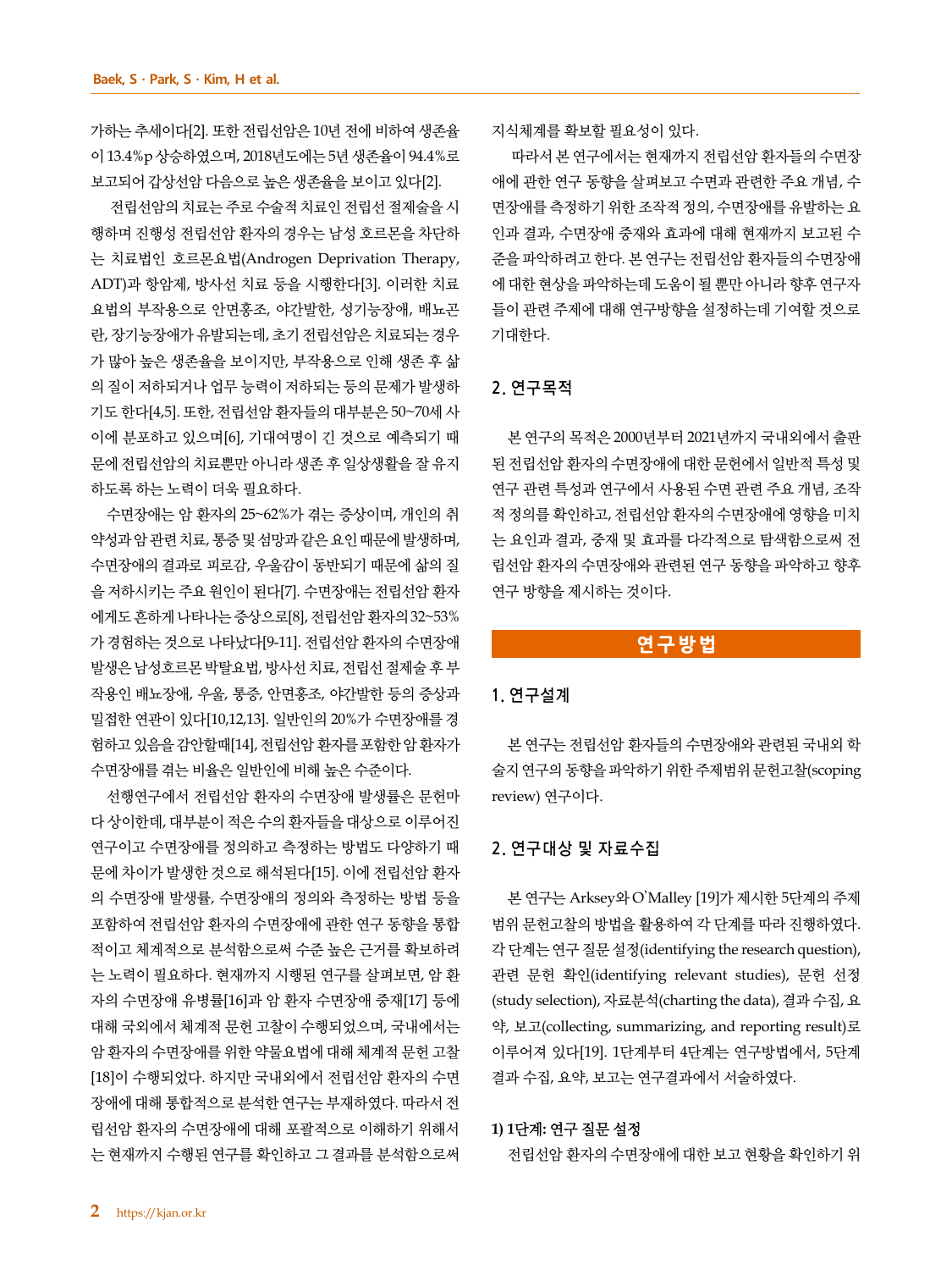하여 '현재까지 전립선암 환자의 수면장애와 관련하여 기존의 학술지 연구의 동향은 어떠한가?', 수면장애의 측정을 분석하 기 위하여 '수면장애의 주요 개념과 사용 도구는 무엇인가?', 수면장애의 현황 및 영향요인, 결과, 중재 및 효과를 분석하기 위하여 '전립선암 환자의 수면장애 발생률, 수면장애에 영향을 주는 요인과 수면장애 결과로 나타나는 증상은 무엇이며, 수면 장애 감소에 효과가 있다고 알려져 있는 약물적 및 비약물적 중 재는 무엇인가?'로 연구 질문을 설정하였다.

## **2) 2**단계**:** 관련 문헌 확인

#### (1) 검색전략

본 연구는 1999년도에 전립선암 치료가 삶의 질에 영향을 미칠 수 있음이 문헌을 통해 밝혀졌음을 고려하여[20] 2000년 부터 2021년까지 국내외 학술지에 게재된 문헌을 검색하였 다. 국내 출판된 학술지 논문은 '전립선암' AND ('일주기 리 듬' OR '불면' OR '불면증')의 검색어로 학술연구정보서비스 (Research Information Sharing Service, RISS), 한국학술정 보서비스(Koreanstudies Information Service System, KISS) 의 검색 엔진을 이용하여 문헌 검색을 수행하였다. 국외 출판된 학술지 논문은('prostate cancer' OR 'malignant neoplasm of prostate') AND ('sleep\*' OR 'circadian rhythm' OR 'insomnia')의 검색어로 PubMed MEDLINE과 Cumulative Index to Nursing and Allied Health Literature (CINAHL), PsycINFO, Excerpta Medica dataBASE (EMBASE)를 이용 하여 문헌 검색을 수행하였다. 출판일은 2000년 1월 1일부터 2021년 3월 30일까지로 설정하였고, 언어는 영문 또는 국문으 로 출판된 문헌으로 연구 논문, 학술대회 초록 등의 회색문헌도 포함하였다. 자료 검색은 2021년 3월 31일부터 4월 23일까지 수행하였다. 문헌 검색은 4명의 연구자가 독립적으로 수행하 여 검색 결과를 비교함으로써 자료수집의 일관성과 정확성을 확보하였다.

#### (2) 자료선정 및 제외기준

검색된 문헌 중 연구대상자가 '전립선암' 환자이며 '수면장 애'를 다룬 문헌을 포함하였으며, 제외기준은 제목이나 초록에 '수면장애'를 포함하지 않거나 수면장애가 주요변수가 아닌 논 문, 연구대상자가 '전립선암' 환자만을 대상으로 하지 않은 논 문, 단행본은 제외하였다.

# **3) 3**단계**:** 문헌 선정

본 연구팀이 검색 엔진을 통해 문헌을 검색한 결과 KISS 2

편, RISS 4편, CINAHL 147편, EMBASE 621편, PsycINFO 98 편, PubMed MEDLINE 301편으로 총 1173편의 문헌이 검 색되었다. 중복논문 508편을 제외한 총 665편의 논문 중 검색 엔진에서 반출 및 열람이 불가하여 접근이 어려운 논문 6편을 제외한 후 659편의 제목 및 초록을 4명의 연구자가 검토하였 다. 연구목적, 연구대상, 논문의 내용 등이 선정기준에 적절하 지 않은 논문 616편을 제외한 43편을 선정하여 연구자들이 논 문의 원문을 검토하여 12편의 문헌이 제외되었으며 연구회의 를 통해 합의 과정을 거친 후 최종적으로 31편의 문헌에 대한 고찰을 시행하였다. 본 연구의 문헌 검토는 2명의 연구자가 독 립적으로 수행한 후 교차 확인하였고, 합의가 도출되지 않은 문 헌은 다른 연구자와 함께 충분한 검토 및 논의를 진행하였다 (Figure 1).

#### **3.** 자료분석

#### **1)** 분석틀의 개발

전립선암 환자의 수면장애 연구의 체계적인 분석을 위하여 의학, 간호학 바탕의 문헌 중 암 환자 수면장애 연구에서 사용 한 분석방법을 검토하고 이를 기반으로 하여 분석틀을 개발하 였다. 분석틀은 출판 관련 특성, 연구 관련 특성, 수면장애 관련 특성으로 구성하였다. 첫째, 출판 관련 특성은 출판물 유형, 출 판연도, 연구 수행 국가를 포함하였다. 둘째, 연구 관련 특성으 로 연구방법과 연구대상을 포함하였으며, 연구설계는 양적 종 단 연구, 양적 횡단 연구, 질적연구, 혼합 연구로 구분하여 분석 하였다. 셋째, 수면장애 관련 특성은 주요 개념 및 도구, 주요 연 구결과, 수면장애의 원인, 결과, 중재 및 효과를 분석하였다.

#### **2) 4**단계**:** 자료 기록 및 분석

자료 기록 단계는 출판 및 연구 관련 특성, 수면장애 관련 특 성으로 구성하여 개발한 분석틀을 바탕으로 Microsoft Excel 2020 프로그램을 사용하여 기록하였다. 수집된 자료는 부호화 처리하였고, Microsoft Excel 2020 프로그램의 빈도 분석과 기 술통계를 활용하여 분석하였다.

# **연구결과**

# **1.** 문헌의 출판 및 연구 관련 특성

분석한 31건의 연구 중 2000~2005년에 시행한 연구는 2편 (6.5%), 2006~2010년 2편(6.5%), 2011~2015년 11편(35.4%), 2016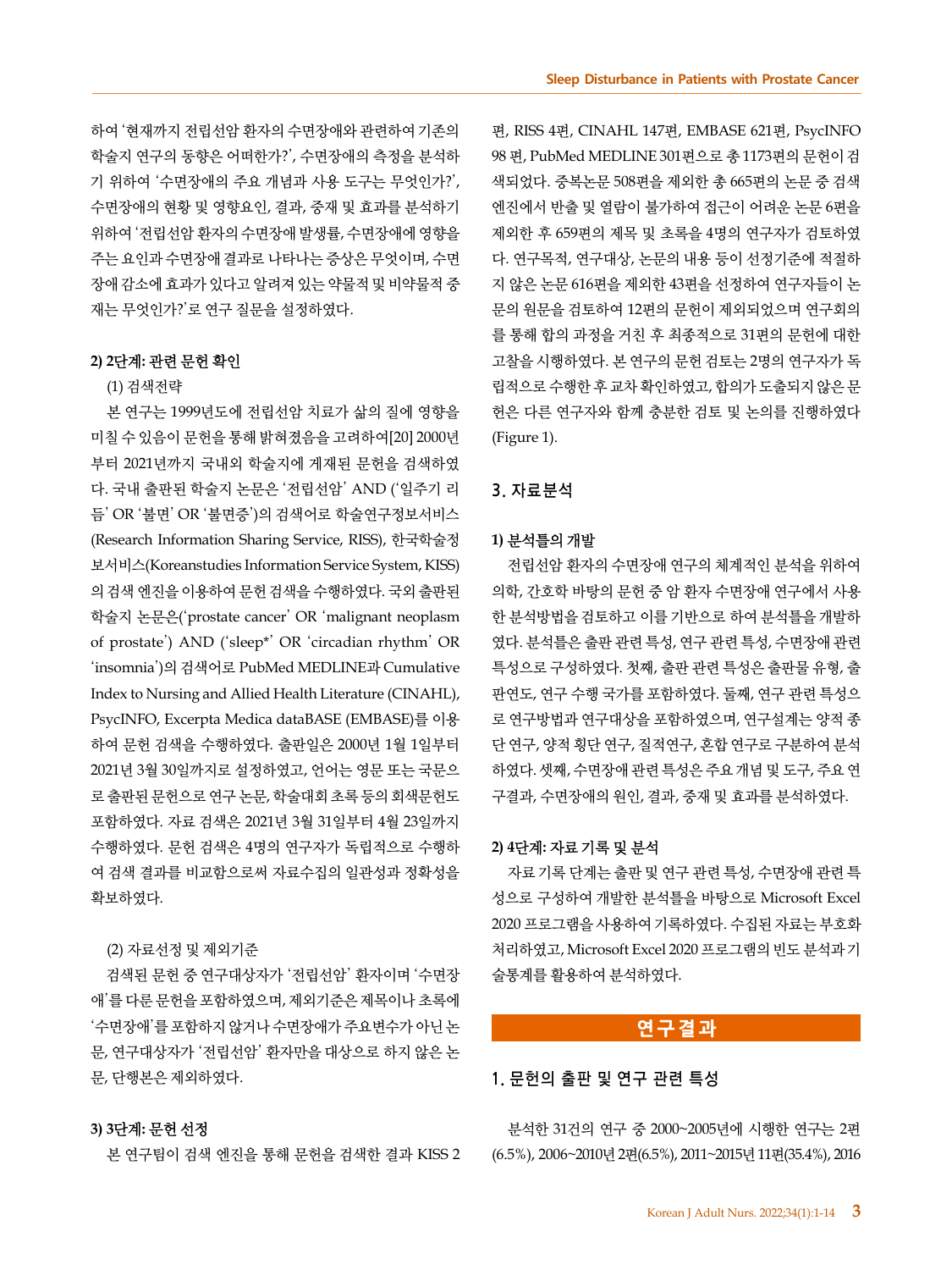

CINAHL=cumulative index to nursing and allied health literature; EMBASE=excerpta medica database; KISS=Koreanstudies information service system; PRISMA=preferred reporting items for systematic reviews and meta-analyses; RISS=research information sharing service.



~2021년 16편(51.6%)으로 연구 수는 증가하는 양상이었다. 출판 유 형에는 상호 검토 문헌이 21편(67.7%)[A1-A21], 회색 문헌이 10 편(32.3%)[A22-A31]이었다. 연구 시행 국가의 경우 미국이 15편 (48.3%)[A5,A7-A10,A13-A15,A17,A20,A22,A25-A27,A30]으로 가장 많았고, 한국은 1편(3.0%)[A16]으로 확인되었다. 31편의 연 구 중 양적연구는 27편(87.1%)[A1-A13,A15-A19,A23-A31], 질적연구는 3편(9.7%)[A20-A22]으로 확인되었으며, 혼합

연구는 1편(3.2%)[A14]이었다. 양적연구 중횡단 연구설계는 11 편(35.5%)[A1,A2,A4,A6,A11,A16-A19,A23,A27], 종단 연구설 계는 14편(45.2%)[A5,A7,A8,A10,A12,A13,A15,A24-A31], 실험 연구설계는 2편(6.4%)[A3,A9]으로 확인되었다. 연구의 대상 자는 양적연구의 경우 1명을 대상으로 한 단일사례연구[A3]와 텍스트 분석 연구[A22]를 제외하면 17~3,348명이었다. 질적 연구의 경우 19~685명, 혼합 방법의 경우 60명을 대상으로 연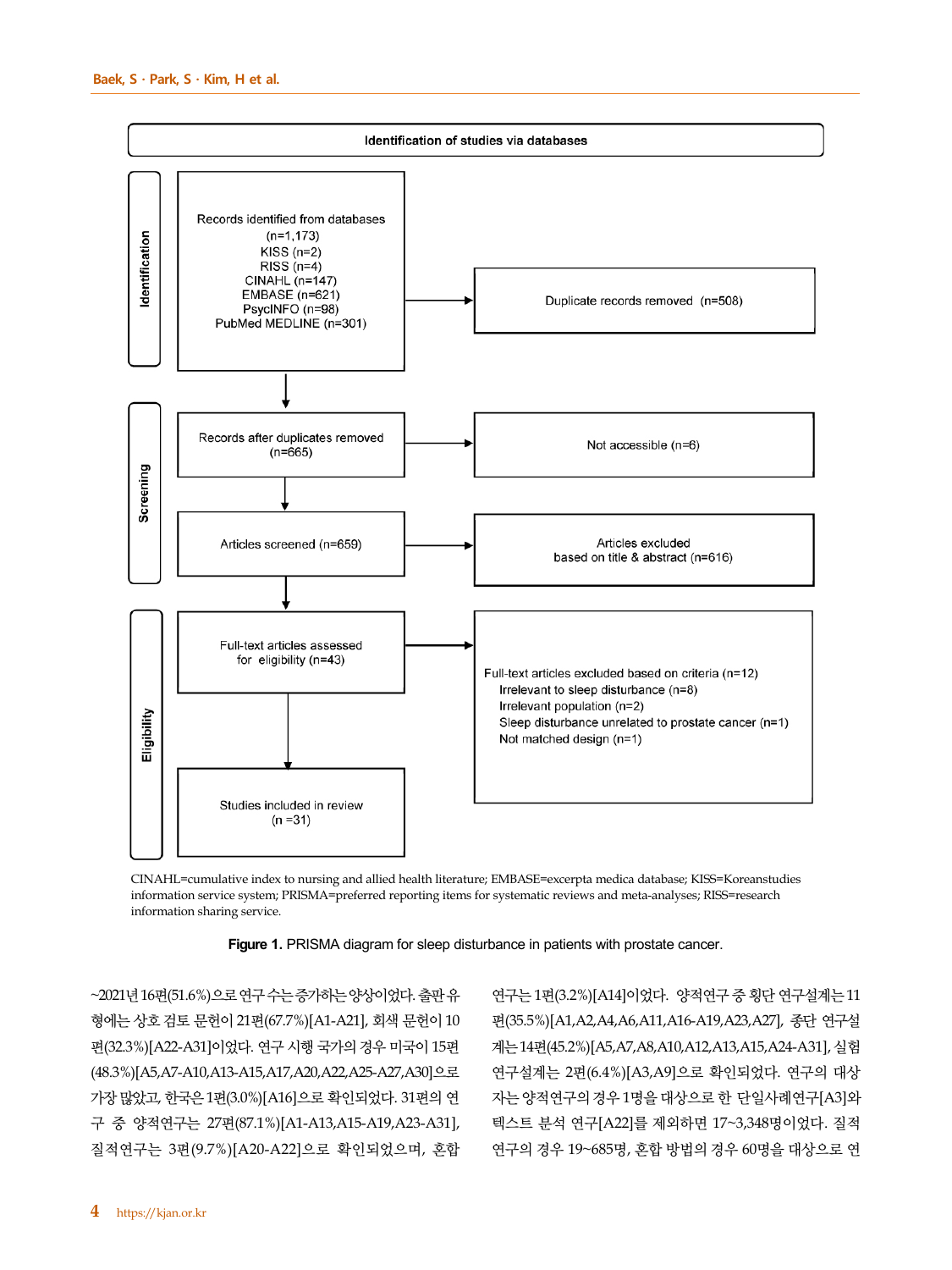|                            |                          | <b>Table 1. Publication Characteristics and Research Design of Included Studies</b>                                                                          | $(N=31)$                                              |
|----------------------------|--------------------------|--------------------------------------------------------------------------------------------------------------------------------------------------------------|-------------------------------------------------------|
| Study characteristics      |                          |                                                                                                                                                              | Summary description<br>$n$ (%)                        |
| The year of<br>publication | 2000~2005                |                                                                                                                                                              | 2(6.5)                                                |
|                            | 2006~2010                |                                                                                                                                                              | 2(6.5)                                                |
|                            | 2011~2015                |                                                                                                                                                              | 11(35.4)                                              |
|                            | 2016~2021                |                                                                                                                                                              | 16(51.6)                                              |
| <b>Publication types</b>   | Peer reviewed literature |                                                                                                                                                              | 21(67.7)                                              |
|                            | Grey literature          |                                                                                                                                                              | 10(32.3)                                              |
| Countries                  | United States of America |                                                                                                                                                              | 15(48.3)                                              |
|                            | Canada                   |                                                                                                                                                              | 6(19.4)                                               |
|                            |                          | Others (England, Italy, Iran, Ireland, Turkey, South Korea)                                                                                                  | 6(19.4)                                               |
|                            | New Zealand              |                                                                                                                                                              | 4(12.9)                                               |
| Design                     |                          | <b>Ouantitative</b> Observational, Cross sectional<br>Observational, Longitudinal<br>Experimental, Case-control<br>Experimental, Randomized controlled trial | 11(35.5)<br>14(45.2)<br>1(3.2)<br>1(3.2)              |
|                            | Oualitative              |                                                                                                                                                              | 3(9.7)                                                |
|                            | Mixed methods            |                                                                                                                                                              | 1(3.2)                                                |
| Sample size                | Quantitative             |                                                                                                                                                              | Range: 17~3,348<br>(Except single case, online posts) |
|                            | Qualitative              |                                                                                                                                                              | Range: 19~658                                         |
|                            | Mixed methods            |                                                                                                                                                              | 60                                                    |
| Mean age (year)            |                          |                                                                                                                                                              | Range: 62~78                                          |

구를 수행하였다. 대상자의 평균 연령 범위는 62~78세였다 (Table 1).

# **2.** 수면 관련 주요 개념 및 측정도구

전립선암 환자의 수면과 관련한 주요 개념 및 측정도구는 개 별 연구에서 주요 개념과 도구를 2개 이상 사용했을 경우, 각각 1회로 처리하였다. 주요 개념 9개 중 가장 많이 다뤄진 개념은 Insomnia로 12편(32.4%)[A1,A2,A10,A12,A13,A17-A19,A23, A24,A26,A31]의 연구에서 사용되었고, 모든 연구에서 Insomnia 의 조작적 정의를 불면증 설문도구(Insomnia Severity Index, ISI)로 측정한 점수라고 제시하였다. Sleep disturbance는 7편 (16.2%)[A4,A5,A9,A11,A15,A16,A27]의 연구에서 주요 개 념으로 다뤄졌으며 Sleep 혹은 Sleep pattern으로 다뤄진 연구 는 총 6편(16.2%)[A7,A14,A21,A28-A30]이었다(Table 2).

주관적 수면 측정도구로는 ISI가 13편(36.3%)[A1,A2,A5,A10, A12,A13,A17-A19,A23,A24,A26,A31]으로 가장 많이 사용 되었으며 수면의 질 측정도구(The Pittsburgh Sleep Quality Index, PSQI)가 8편(22.2%)[A3,A6,A8,A9,A11,A15,A16,A25], 주간 졸림 정도 측정도구(Epworth Sleepiness Scale, ESS)가 4편(11.1%)[A1,A2,A6,A14]에서 사용되었다. 객관적 수면 측 정도구는 actigraphy가 5편(14.0%)[A5,A7A14,A28,A29], 수 면다원검사(Polysomnography, PSG)[A30]가 1편(2.7%)의 연 구에서 사용되었다. 3편의 질적연구에서는 인터뷰를 통하여 수면 양상에 대하여 조사하였다. ISI는 불면증으로 분류하기 위한 절단점(cut-off point)이 7점부터 15점까지로 연구마다 상이하였다(Table 2). 사용된 개념 및 도구는 Figure 2에 요약 하여 제시하였다.

# **3.** 수면장애의 발생률**,** 영향요인**,** 결과**,** 중재 및 효과

수면장애의 발생률, 영향요인, 결과 및 중재는 Table 3와 Figure 2에 요약하여 제시하였다. 전립선암 환자의 8.0~75.9% 가 수면장애를 겪는 것으로 확인되었는데[A1,A2,A4-A6,A9,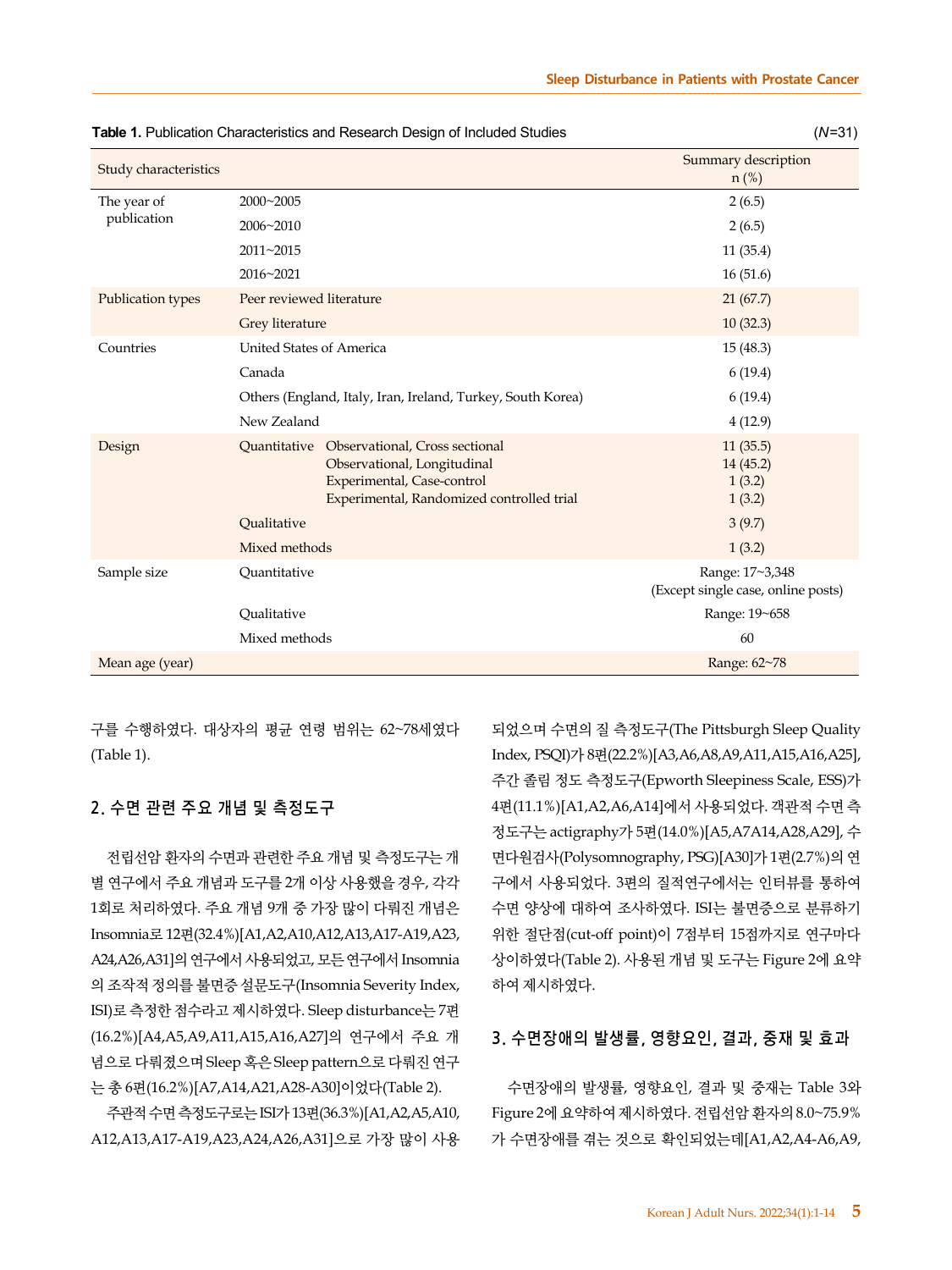| Major concepts          | $n$ (%)  |
|-------------------------|----------|
| Insomnia                | 12(32.4) |
| Sleep disturbance       | 7(18.9)  |
| Sleep & Sleep pattern   | 6(16.2)  |
| Sleepiness              | 4(10.9)  |
| Morningness-eveningness | 4(10.9)  |
| Sleep difficulties      | 1(2.7)   |
| Disturbed sleep pattern | 1(2.7)   |
| Sleep problem           | 1(2.7)   |

| Table 2. Description of the Maior Concepts and Measurements Used for Assessment of Sleep Disturbances in the Studies |  |
|----------------------------------------------------------------------------------------------------------------------|--|
|----------------------------------------------------------------------------------------------------------------------|--|

| Categories                              | Measurements  | $n$ (%)  |
|-----------------------------------------|---------------|----------|
| Patients' self-reported                 | ISI           | 13(36.3) |
|                                         | <b>PSQI</b>   | 8(22.2)  |
|                                         | ESS           | 4(11.1)  |
|                                         | SSQ           | 1(2.7)   |
|                                         | <b>MEQ</b>    | 1(2.7)   |
|                                         | Sleep diaries | 1(2.7)   |
|                                         | EORTC QLQ-C30 | 1(2.7)   |
|                                         | <b>GSDS</b>   | 1(2.7)   |
| Researcher's observation (with devices) | Actigraphy    | 5(14.0)  |
|                                         | <b>PSG</b>    | 1(2.7)   |

EORTC QLQ-C30=European organization for research and treatment of cancer quality of life questionnaire-30; ESS=Epworth sleep score; GSDS=general sleep disturbance scale; ISI=insomnia severity index; MEQ=morningness-eveningness questionnaire; PSG=polysomnography; PSQI=the Pittsburgh sleep quality index; SSQ=Stanford sleepiness scale; <sup>†</sup>Total counts for each item may not sum to total number of reviewed articles because of the duplicate use of the measurements.

A13,A14,A16-A20,A24,A25,A27], 수면장애 발생률을 정확 하게 제시하기 위하여 수면장애 정도를 연속형 수치로만 제시 한 연구[A7,A8,A10-A12,A15,A21,A23,A26,A28,A29,A31], 단일사례연구[A3], 연구 수행 이전에 수면장애 증상이 있었던 환자를 대상으로 한 연구[A30]와 텍스트 분석 연구[A22]는 수 치 산출에서 제외되었다. 호르몬 요법을 받은 대상자와 대조군 (호르몬 요법을 받지 않고 전립선 절제술 혹은 방사선요법만 시행한 대상자)의 수면장애 발생률과 수면장애 정도를 비교한 연구는 5편이 있었는데, 이 중 3편의 연구[A5,A6,A13]에서는 호르몬 요법을 받은 대상자들이 대조군에 비해 수면장애 발생 률이 높음을 보고하였으며, 2편의 연구[A12,A26]에서는 수면 장애 발생률은 보고되지 않았다. 또한, 5편의 모든 연구에서 호 르몬 요법을 받은 대상자의 수면장애 정도는 대조군에 비해 통 계적으로 유의하게 높은 결과를 보였다[A5,A6,A12,A13,A26].

전립선암 환자의 수면장애에 영향을 미치는 요인으로 불안, 피로, 우울, 주간 졸림 등이 있었으며 수면장애 영향요인 중 전 립선암이라는 질환과 관련된 요인으로 비뇨기계 증상, 위장관 계 증상, 통증, 야간발한이 보고되었고, 전립선암 치료와 관련 된 요인으로는 호르몬 요법, 방사선요법, 호르몬 요법 매개요인 인 열감, 야간뇨, 빈뇨 등이 확인되었다[A1,A4-A17,A19-A22, A24,A26,A27]. 수면장애 결과로는 주간 졸림, 피로감, 우울 등 이 확인되었고 일부 연구에서 인지기능 저하, 꿈을 자주 꿈, 오 르가즘 제한, 저산소증이 보고되기도 하였다[A1,A2,A8,A9, A17,A21,A23,A30].

31편의 문헌 중 전립선암 환자의 수면장애 중재를 제시한 연 구는 4편[A1-A3,A7]이었고, 이 중 1편[A3]은 단일사례연구, 1편 [A7]은 실험연구로 중재의 결과까지 보고하였다. 단일사례연 구에서는 수용전념치료, 인지행동치료의 효과를 확인하기 위 해 1명의 남성에게 3주 동안 중재를 제공하였는데, 중재기간에 는 수면의 질이 향상되었으나 효과가 중재 종료 후까지 지속되 지는 않았다[A3]. 무작위배정 비교임상시험을 통해 기공 태극 권 프로그램 효과를 확인한 결과, 기공 태극권 적용군은 가벼 운 운동군과 비중재군에 비해 중재기간 동안 수면시간이 더 길 었지만(*p*=.05), 중재 종료 후에는 효과가 지속되지 않는 것으 로 확인되었다[A7].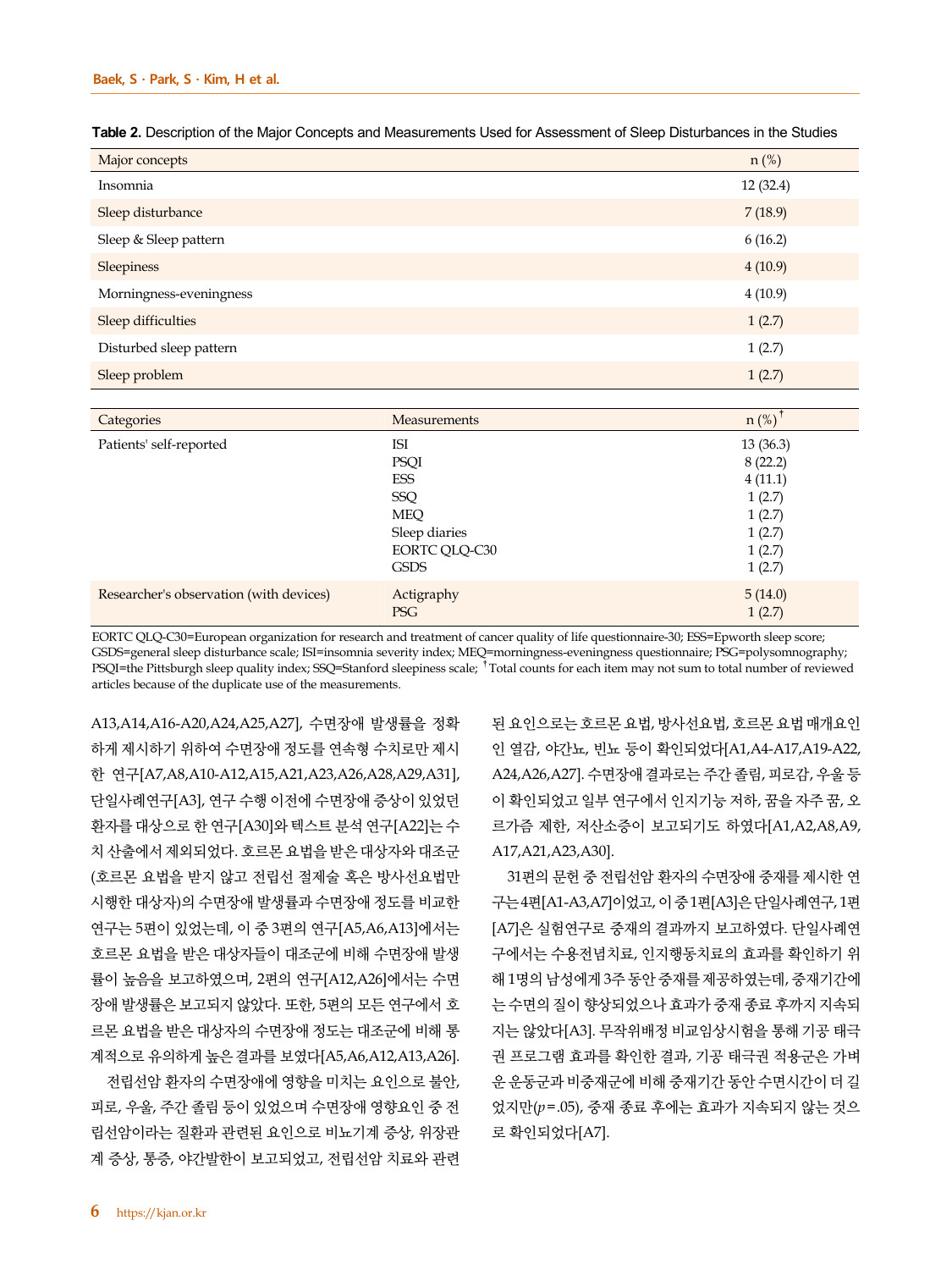| Major concepts used in the literature<br>· Insomnia                        | Influencing factors<br>General symptoms: Anxiety, Fatigue, Depression, |
|----------------------------------------------------------------------------|------------------------------------------------------------------------|
| · Sleep disturbance                                                        | Daytime sleepiness                                                     |
| · Sleep & Sleep pattern                                                    | · Disease related symptoms: Urinary symptoms,                          |
| $\cdot$ Sleep quality                                                      | Bowel dysfunction, Pain, Night sweats                                  |
| · Sleepiness                                                               | · Treatment related symptoms:                                          |
| · Morningness-eveningness                                                  | Androgen Deprivation Therapy (ADT),                                    |
| · Sleep difficulties                                                       | Radiation therapy, ADT mediation factor                                |
| · Disturbed sleep pattern                                                  | (Nocturia, Hot flashes, Excessive urinary frequency)                   |
| · Sleep problem                                                            |                                                                        |
|                                                                            |                                                                        |
|                                                                            |                                                                        |
| Measurements to assess sleep disturbance Subjective                        | <b>Outcomes</b>                                                        |
| · Insomnia Severity Index (ISI)                                            | · Worse daytime sleepiness                                             |
| · Pittsburgh Sleep Quality Index (PSQI)                                    | · Fatigue                                                              |
| · Epworth Sleep Score (ESS)                                                | · Depression                                                           |
| · Stanford Sleepiness scale (SSQ)                                          | · Cognitive impairment                                                 |
| · Morningness-Eveningness Questionnaire (MEQ)                              | · Frequent dreaming                                                    |
| · Sleep diaries                                                            | · Difficulty in reaching an orgasm                                     |
| · European Organization for Research and Treatment of Cancer               | · Hypoventilation/Hypoxemia                                            |
| Quality of Life Questionnaire-30 (EORTC QLQ-C30)                           |                                                                        |
| · General Sleep Disturbance Scale (GSDS)                                   |                                                                        |
| Objective                                                                  |                                                                        |
| · Actigraphy                                                               |                                                                        |
| · Polysomnography (PSG)                                                    |                                                                        |
|                                                                            |                                                                        |
| <b>Interventions</b>                                                       |                                                                        |
| . Acceptance and Commitment Therapy (ACT) / Cognitive Based Therapy (CBT)  |                                                                        |
| · Qigong/Tai chi                                                           |                                                                        |
| · Others (Medication, Hypnosis, Mindfullness acupuncture, Herbal remedies) |                                                                        |

**Figure 2.** Summary of major concepts, measurements, influencing factors, outcomes, and interventions of sleep disturbance in patients with prostate cancer.

본 연구는 전립선암 환자의 수면장애와 관련된 연구 동향을 파악하고 향후 연구 방향을 제시하기 위하여 실시되었다. 연구 의 논의는 문헌의 출판 및 연구 관련 특성, 수면 관련 주요 개념 및 도구, 수면장애 발생률, 영향요인 및 결과, 중재 및 효과 순으 로 기술하였다.

**논 의**

전립선암 환자들의 수면장애에 대한 연구는 2004년 처음 논 문이 발간된 이후 현재까지 증가하는 양상이었다. 이는 전립선 특이항원(Prostate-Specific Antigen, PSA)검사를 통한 전립

선암 조기발견의 용이함으로 진단 사례가 증가하였고[21] 2004년부터 화학항암제인 Docetaxel이 전립선암 치료의 표준 항암제로 사용되어 기대여명을 18개월까지 연장시키면서[22] 전립선암 환자의 삶의 질에 대한 관심이 높아진 결과라고 판단 된다. 31편의 연구 중 21편(68.0%)이 북아메리카에서 이뤄졌 는데, 이는 이미 서구권에서는 전립선암이 남성 1위의 암 발생 률 및 2위의 사망률을 차지하는 흔한 암이기 때문에[1] 연구의 관심과 필요성이 높기 때문이라고 생각된다. 반면 국내에서는 2010년 처음 연구가 시행되었는데, 이는 국내 전립선암의 5년 생존율이 점차 증가하여 전립선암의 삶의 질에 대한 관심과 필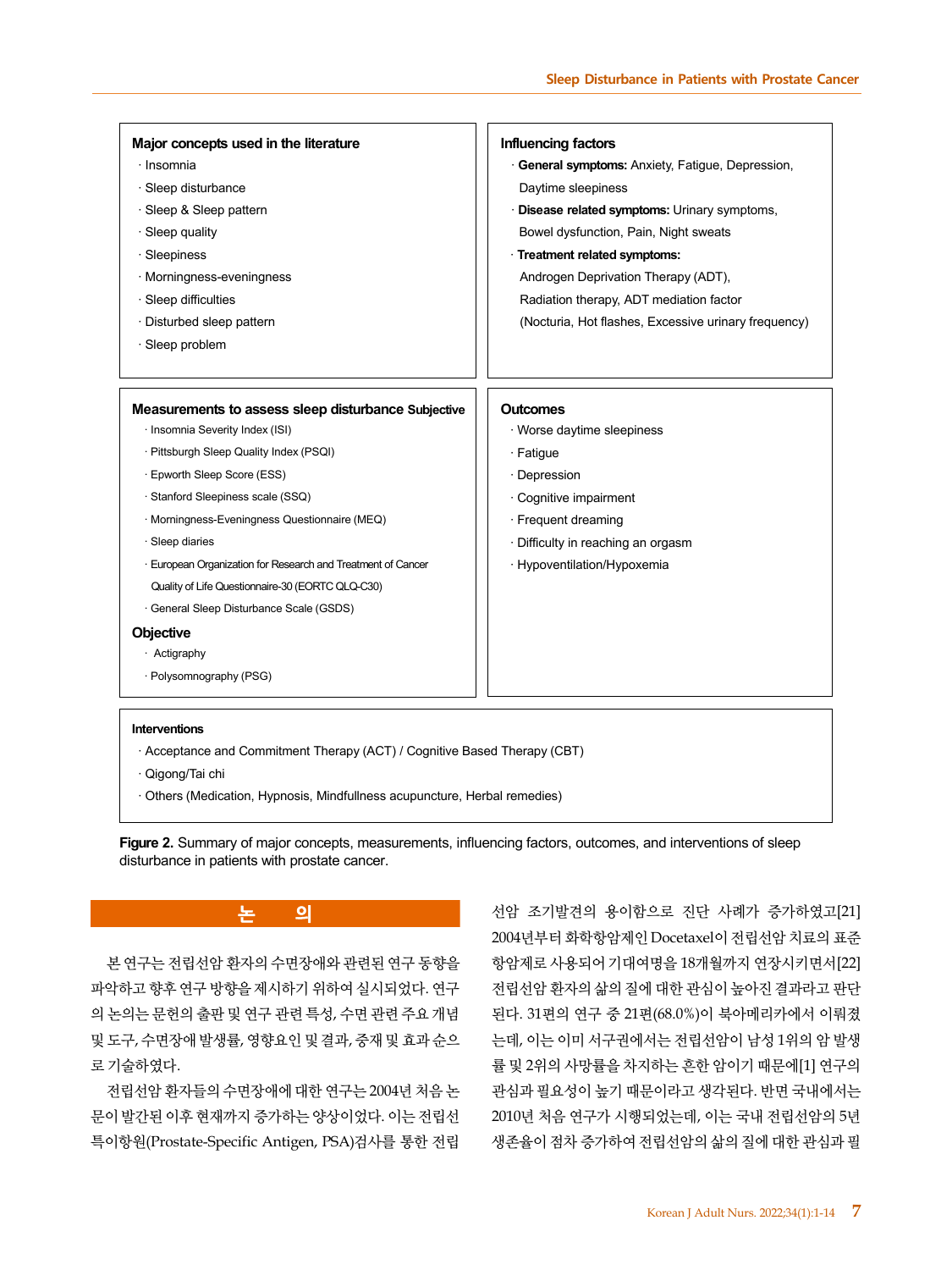| Study<br>No.    | Received<br>treatment <sup>T</sup>    | n                        | Incidence (criteria)                                                                                                | Influencing factors                                                                                  | Outcomes                                                       |
|-----------------|---------------------------------------|--------------------------|---------------------------------------------------------------------------------------------------------------------|------------------------------------------------------------------------------------------------------|----------------------------------------------------------------|
| A1              |                                       | 142                      | 59.2% (ISI $\geq$ 8)                                                                                                | Anxiety, fatigue, daytime sleepiness                                                                 | Difficulty in reaching an orgasm                               |
| A2              |                                       | 82                       | 73.2% (ISI $\geq$ 8), 30.5%<br>$(ISI \geq 15)$                                                                      | Not described                                                                                        | Daytime sleepiness, fatigue,<br>dreaming, not "morning person" |
| A <sub>3</sub>  | Prostatectomy                         | $\mathbf{1}$             | Not applicable                                                                                                      | Not described                                                                                        | Not described                                                  |
| A4              |                                       | 3,348                    | 19% (EORTC<br>$QLQ-C30 \geq Quite$ a bit)                                                                           | Urinary/Bowel symptoms,<br>depression, anxiety, pain, ADT<br>related symptoms                        | Not described                                                  |
| A5              | ADT<br>Prostatectomy<br>or no disease | 78<br>207                | 42%-50%-59% <sup><math>\uparrow</math></sup> (ISI $\geq$ 8)<br>$21\% - 23\% - 26\% + \widehat{(\text{ISI} \geq 8)}$ | ADT, nocturia, hot flashes                                                                           | Not described                                                  |
| A6              | <b>ADT</b><br>Non-ADT                 | 48<br>58                 | 75% ( $ESS \ge 11$ )<br>27.5% ( $ESS \ge 11$ )                                                                      | <b>ADT</b>                                                                                           | Not described                                                  |
| А7              |                                       | 90                       | Not described                                                                                                       | Urinary and hormonal symptoms                                                                        | Not described                                                  |
| A8              | <b>RT</b>                             | 28                       | Not described                                                                                                       | IL-6 increased during the RT                                                                         | Fatigue                                                        |
| A9              | <b>RT</b>                             | 66                       | 64% (PSQI $\ge$ 5)                                                                                                  | Dysregulation in HPA activity                                                                        | Depressive symptoms                                            |
| A10             | <b>RT</b>                             | 84                       | Not described                                                                                                       | $\mathbf{RT}$                                                                                        | Not described                                                  |
| A11             |                                       | 29                       | Not described                                                                                                       | RT                                                                                                   | Not described                                                  |
| A12             | <b>ADT</b><br>Non-ADT                 | 49<br>54                 | Not described<br>Not described                                                                                      | Depression, ADT                                                                                      | Not described                                                  |
| A13             | <b>RTH</b><br>ADT-RTH                 | 32<br>28                 | $14.3\% - 16.5\%$ <sup>§</sup> (ISI $\geq$ 8)<br>22.0%-35.4% ( $\text{ISI} \geq 8$ )                                | Hot flashes frequency, excessive<br>urinary frequency                                                | Not described                                                  |
| A14             | ADT                                   | 60                       | 23% (ESS $\geq$ 10)                                                                                                 | Nocturia, hot flashes, pain, sweating                                                                | Not described                                                  |
| A15             |                                       | 82                       | Not described                                                                                                       | Age, depression and anxiety, RT                                                                      | Not described                                                  |
| A16             |                                       | 101                      | 53.3% (PSQI $\ge$ 5)                                                                                                | Poor prognosis of diseases, bowel<br>dysfunction, ADT related<br>symptoms, depression and anxiety    | Not described                                                  |
| A17             |                                       | 51                       | 53% (ISI score $\geq$ 10)                                                                                           | <b>RT</b>                                                                                            | Depression, distress                                           |
| A <sub>18</sub> |                                       | 861                      | 31.9% (ISI $\geq$ 8)                                                                                                | Not described                                                                                        | Not described                                                  |
| A19             | Prostatectomy                         | 327                      | 29.4% (ISI $\geq$ 8), 18.0%<br>$(ISI \ge 15)$                                                                       | Intestinal, urinary, depression, pain,<br>anxiety, ADT related symptoms,<br>clinical prognosis index | Not described                                                  |
| A20             |                                       | 19                       | 53% (Interview)                                                                                                     | Urinary frequency at night                                                                           | Not described                                                  |
| A21             | ADT                                   | 21                       | Not described                                                                                                       | Night sweats                                                                                         | Feel tired, daytime fatigue                                    |
| A22             |                                       | $\overline{\phantom{a}}$ | 86% (Sleep related posts<br>written by Pt.)                                                                         | Hot flashes, anxiety                                                                                 | Not described                                                  |
| A23             |                                       | 31                       | Not described                                                                                                       | Not described                                                                                        | Various domains of cognition                                   |
| A24             | <b>ADT</b>                            | 24                       | 21% (ISI $\geq$ 8)<br>$8\%$ (ISI $\geq$ 15)                                                                         | ADT                                                                                                  | Not described                                                  |
| A25             |                                       | 963                      | 75.9% (PSQI $\geq$ 4)                                                                                               | Not described                                                                                        | Not described                                                  |
| A26             | <b>ADT</b><br>Non-ADT                 | 84<br>99                 | Not described<br>Not described                                                                                      | ADT, duration of ADT                                                                                 | Not described                                                  |
| A27             |                                       | 315                      | 23.2% (SSQ=moderate or<br>higher rate)                                                                              | Marital status, spousal support                                                                      | Not described                                                  |
| A28             | RT                                    | 17                       | Not described                                                                                                       | Not described                                                                                        | Not described                                                  |
| A29             | <b>RT</b>                             | 17                       | Not described                                                                                                       | <b>BMI</b>                                                                                           | Not described                                                  |
| A30             |                                       | 21                       | All patients                                                                                                        | Low testosterone level                                                                               | Hypoventilation and<br>hypoxemia                               |
| A31             | RT                                    | 60                       | Not described                                                                                                       | Cortisol levels                                                                                      | Not described                                                  |

|  |  | Table 3. Incidence, Influencing Factors, Outcomes of Sleep Disturbance in Patients with Prostate Cancer |
|--|--|---------------------------------------------------------------------------------------------------------|
|--|--|---------------------------------------------------------------------------------------------------------|

ADT=androgen deprivation therapy; BMI=body mass index; EORTC QLQ-C30=European organization for research and treatment of cancer quality of life questionnaire-30; ESS=Epworth sleep score; HPA=hypothalamus-pituitary-adrenal; IL-6=interleukin-6; ISI=insomnia severity index; OSA=obstructive sleep apnea; PSQI=the Pittsburgh sleep quality index; Pt.=patient; RT=radiation therapy; RTH=radiation therapy; SSQ=Stanford sleep questionnaire;<br><sup>†</sup>Presented only if the patients have been limited by treatment; <sup>†</sup>Values measured at baseline and 4 months.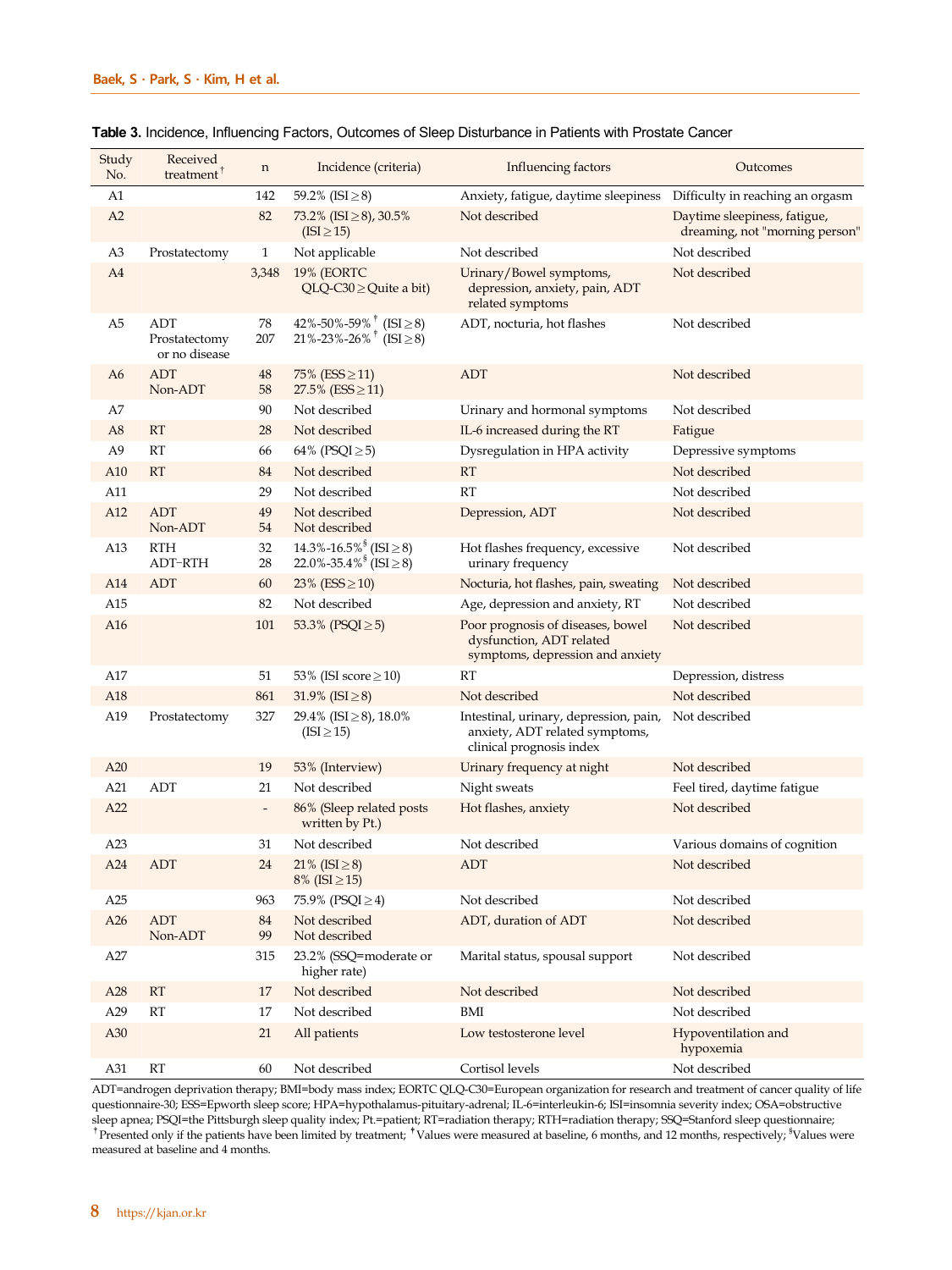요성이 증가되었기 때문으로 생각된다[2]. 하지만 본 연구의 31편 문헌 중 국내문헌은 단 1편으로 국내의 사회적 배경 및 문 화적 특수성을 반영하는 데에는 한계가 있다. 따라서 국내에서 도 다양한 연구방법 활용을 통한 연구의 양적 및 질적 향상이 함께 도모되어야 할 필요성이 있다.

연구설계에 있어서는 31편의 연구 중 양적연구는 27편 (87.0%)이었고, 특히 종단 연구설계는 14편(52.0%), 횡단 연구 설계는 11편(41.0%), 실험연구설계는 2편(7.0%)이었는데, 이 는 Baek 등[23]의 국내 수면장애에 관한 연구에서 보고한 단면 연구(cross-sectional study)가 가장 많은 것과 일치했다. 질적 연구 3편 중 1편인 Robbins 등[A22]의 연구는 전립선암 환자 온라인 커뮤니티 웹 사이트에 환자와 보호자들이 작성한 글 을 분석하였는데, 이는 정보화 시대에서 건강정보를 주고받는 "Interactive health communication 현상"을 고려한 연구방 법으로 볼 수 있다[24]. 신종감염병 유행으로 인한 비대면 사회 활동이 증가함에 따라 암 환자를 대상으로 한 연구 환경이 변화 하고 있으며[25], 환자들은 온라인상에서 경험과 감정을 더 자 유롭게 표현한다는 점을 고려할 때[26], 향후 인터넷을 기반으 로 한 연구의 필요성은 더 커질 것으로 예상된다. 본 연구에서 대상자 연령 평균값의 범위가 62~78세로 확인되었는데 전립선 암을 진단받는 나이는 65세 이상이 64.0%, 75세 이상이 23.0% 라는기존연구[27]에 상응하는 결과이다. 60~70대 대상자들은 고령사회에서 기대여명이 증가하고 사회적 역할이 요구되기 때문에, 대상자들의 수면장애와 삶의 질에 대한 관심과 연구는 계속 요구된다.

수면장애는 불면증, 기면증, 주간졸림증, 폐쇄성 수면 무호 흡-저호흡, 하지불안증과 주기성 사지운동증, 사건수면, 일주 기 리듬 수면장애 등을 포함하는 개념이며, 불면은 밤에 잠들기 가 어렵거나 자주 깨는 것, 아침에 일찍 깨는 것, 숙면을 취하지 못하는 것을 의미한다[23,28]. 본 연구에서 전립선암 환자의 수 면장애와 관련하여 가장 많이 사용된 주요 개념은 불면이었는 데, 이는 국내의 학술지를 대상으로 수면장애와 불면에 대한 연 구동향을 살펴본 Baek 등[23]의 연구와 결과가 같으며 전립선 암 환자 군에서도 수면장애 중 불면이 가장 주요하게 다뤄진다 는 것을 확인할 수 있었다. 전립선암 환자의 수면장애를 측정하 기 위하여 주관적 설문도구와 객관적 도구 모두 사용되었다. 주관적 도구로는 ISI가 13건(37.2%)으로 가장 많이 사용되었는 데, 암 환자의 수면장애를 분석한 Otte 등[16]의 연구에서는 PSQI가 가장다빈도로 사용된 것과 차이가 있다. 이는 암 환자 수 면장애연구에서는 '수면의 질' 개념을 주로 측정한 반면, 전립선 암의 수면장애 연구에서는 '불면' 개념을 주로 측정하였기 때문

이라고 생각된다. 한편 수면다원검사, Actiwatch 등의 객관적 도 구를 이용한 연구는 6건이 있었는데, 이 중 3건[A5,A11,A14]은 주관적, 객관적 도구를 모두 사용한 연구였다. 3건의 연구에서 는 주관적, 객관적 도구의 결과 일치 정도가 낮은 것으로 확인 되었는데, 주관적 도구는 환자들이 수면 중에 모든 일을 기억하 지 못하기 때문에 회상편견이 반영될 수 있으며, 객관적 도구 는 수면 중 활동과 깨어있을 때 활동을 명확하게 구분하지 못한 다는 제한이 있기 때문에 발생한 차이라고 추측해 볼 수 있다 [29]. 따라서 주관적, 객관적 도구를 상호보완적으로 사용하여, 정확하고 객관적 정보의 수집을 위하여 노력할 필요가 있다.

전립선암 환자의 수면장애 발생률은 8.0~75.9%로 전체 암 환자의 수면장애 발생률인 30.0~75.0%와 비슷한 수준을 보이 며[14], 수면장애 발생률의 편차가 큰 이유는 측정도구의 상이 함, 편의 표집과 적은 표본 수에 기인한 것으로 판단된다. 일부 연구에서는 호르몬 요법을 받은 대상자들은 호르몬 요법을 시 행하지 않고 전립선 절제술, 방사선요법 등 다른 치료만 시행한 군에 비해 수면장애 발생률과 수면장애 정도가 높은 것으로 확 인되었는데, 호르몬 요법을 처방받는 대상자들은 피로와 우울 정도가 높고[12], 호르몬 요법으로 인한 야간뇨, 빈뇨, 홍조로 인해서[13] 수면에 어려움을 겪었을 가능성을 생각해 볼 수 있 다. 그러나, 본 연구는 질적인 문헌 고찰만을 수행하였기 때문 에 호르몬 요법이 수면장애 영향요인임을 확정적으로 판단하 기는 어려우며, 추후 체계적 문헌 고찰과 메타분석을 통하여 전 립선암 환자의 수면장애에 호르몬 요법이 미치는 영향에 대해 탐색해 볼 필요가 있다. 한편, 유방암 환자의 치료와 수면장애 와의 관계를 분석한 체계적 문헌고찰에서는 치료와 수면장애 사이의 인과성을 판단하기 어렵다는 결과를 제시하였다[30]. 이는 암 종류별로 개별성을 고려하여 수면장애에 관한 연구가 수행되어야 함을 보여준다. 암 환자의 수면장애는 항암요법, 방사선요법 등 암 치료와 관련 있었으며, 이 외에 연령, 직업유 무, 병가유무, 걱정, 수면 관련 약물 사용 여부, 기분 변화 등이 수면장애에 영향을 미치는 것으로 확인되었고, 우울과 피로는 수면장애와 밀접한 상관관계를 나타내며 영향요인 혹은 결과 가 될 수 있음이 보고되었다[14]. 본 연구에서도 수면장애의 원 인으로 선행연구와 비슷한 요인들이 탐색되었으며, 전립선암 을 대상으로 한 다수의 연구에서 호르몬 요법이 수면장애의 원 인으로 지목된 것은 선행연구와 대비되는 특징적인 결과라고 할 수 있다. 전립선암 환자에게서 수면장애가 나타나기도 하지 만, 수면장애가 전립선암 발병 위험을 높이기도 하는데, 그 원 인으로는 멜라토닌 분비의 억제[31] 혹은 PER2 유전자 발현의 감소[32] 등이 지목된 바 있다. 그러나 전립선암 환자에게 수면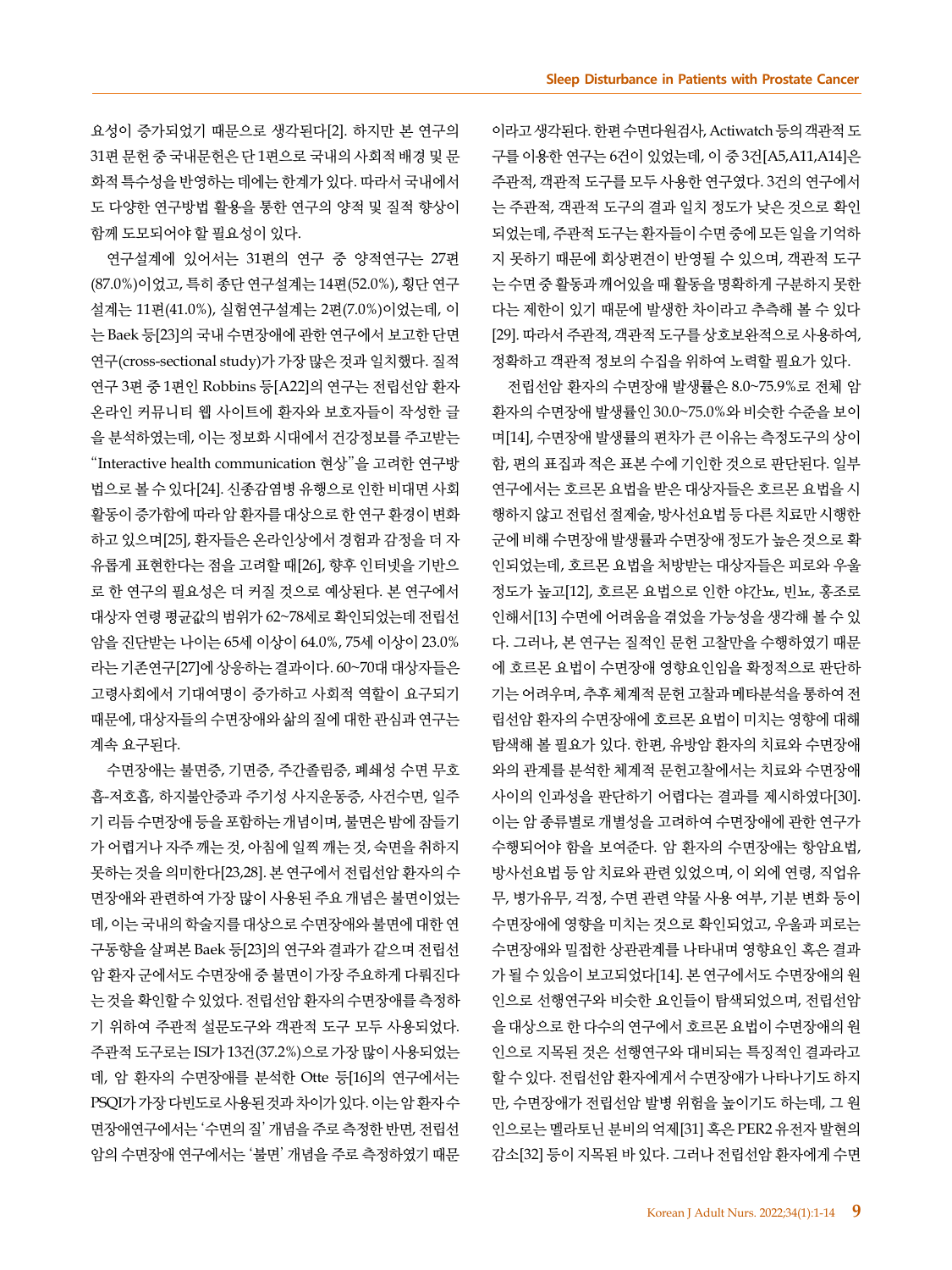장애 증상이 발생하는 원인에 대해 유전자 발현 단계에서 증명 된 연구는 없는 실정이다. 추후 호르몬 요법 등의 치료와 유전 자 발현의 상관관계를 규명함으로써 전립선암 환자의 수면장 애를 예측할 수 있다면, 고위험 대상자들에게 수면장애를 예방 하기 위한 적극적인 간호중재를 수행함으로써 수면장애 발생 을 줄이는데 기여할 수 있으리라 기대한다. 수면장애를 겪는 전 립선암 환자를 대상으로 한 중재연구는 2편으로 수가 매우 적 었고, 이 중 수용전념치료와 인지행동치료를 적용한 연구의 대 상자는 1명이고, 기공 태극권 프로그램을 적용한 연구의 대상 자는 21명으로 중재의 효과를 일반화하기에는 매우 제한이 있 다. 인지행동치료는 수면장애를 겪는 암 환자뿐만 아니라 일반 인에게서도 매우 효과적인 중재방법이며[20], 음악요법, 요가 등은 암 환자들의 불안, 우울, 피로를 개선하는데 도움이 되는 것으로 알려져 있다[33,34]. 특히 집중적인 교육 프로그램은 호 르몬 요법을 받는 전립선암 대상자들이 부작용에 대해 구체적 인 관리 전략을 익히고 꾸준히 실천하는데 도움이 되었는데 [35], 선행연구결과를 바탕으로 전립선암 환자를 대상으로 한 중 재연구가 활발하게 시행되어 효과를 검증하려는 노력이 필요하 다. 암 환자의 수면장애는 치료 후 삶의 질을 좌우하는 중요한 요 소이기 때문에 임상에서도 치료과정 동안 선별검사를 통해 수면 장애 환자를 선별하고 적극적으로 중재를 제공할 필요가 있다 [20].

본 연구는 전립선암 환자의 수면장애와 관련된 국내외 학술 지 연구의 동향을 파악하기 위해 최초로 시도된 문헌고찰이라 는데 의의가 있으며, 향후 전립선암 환자의 수면장애와 관련된 연구 진행 시 근거 자료로 활용되리라 기대한다. 그러나, 본 연 구에서는 질적 문헌고찰만을 진행했기 때문에 전립선암 환자 에게 적용된 치료방법에 따라 수면장애 발생률에 차이가 있는 지 확인하는 것이 제한되었다. 또한, 선정기준에 포함된 31편 의 문헌 중 4편이 수면장애 중재를 제시하였고 이 중 2편만이 중재의 효과를 보고하였기 때문에, 전립선암 환자의 수면장애 를 위한 다양한 중재 및 효과를 포괄적으로 다루지 못하였다.

# **결론 및 제언**

본 연구는 전립선암 환자의 수면장애를 주요 주제로 다룬 주 제범위 문헌고찰이다. 전립선암 환자의 수면장애의 연구 동향 을 파악하고 주요 개념 및 측정도구, 수면장애의 영향요인과 중 재방법 및 효과를 탐색하여 분석하였다. 수면장애 관련 연구는 2004년 이후 현재까지 대체적으로 증가하는 양상으로, 전립선 암 환자의 삶의 질에 대한 높아진 관심과 함께 연구의 양적 증 가도 이뤄졌다. 전립선암 환자의 수면장애를 측정하기 위해 가 장 많이 사용되고 있는 주관적 설문 도구는 ISI였으며, 주관적 도구 외에도 Actiwatch 등의 객관적 도구를 이용한 연구들이 보고되었다. 31편 중 5편의 연구에서는 호르몬 요법을 받은 환 자군이 호르몬 요법을 제외한 치료를 받은 군에 비해 수면장애 발생률이 높은 것으로 보고되었고, 이 외에도 전립선암 질환으 로 인한 증상, 전립선암 치료로 인한 증상 등이 수면장애 영향 요인으로 제시되었다. 수면장애의 결과로는 우울, 피로감, 주 간 졸림 등이 제시되어, 전립선암 환자의 삶의 질을 향상시키기 위한 적절한 중재가 필요한 실정이지만, 중재 및 효과에 대한 연구는 2편으로 매우 부족한 실정이다. 본 연구에서 전립선암 환자의 수면장애에 대한 주제범위 문헌 분석의 결과로 다음과 같은 제언을 하고자 한다. 첫째, 전립선암 환자를 대상으로 수 면장애 연구 시 주관적 도구뿐만 아니라 객관적 도구를 사용하 여 다면적으로 수면장애를 측정할 것을 제안한다. 둘째, 전립 선암 질환 및 치료와 관련한 증상이 수면장애의 영향요인임을 인지할 수 있도록 돕는 교육 프로그램과 수면장애를 경감시킬 수 있는 중재 프로그램 등이 개발되어야 할 것이다. 또한, 전립 선암 환자를 대상으로 수면의 어려움이 있는지 추적 관찰해야 하며, 적극적으로 중재할 필요가 있다. 셋째, 추후 체계적 문헌 고찰과 메타분석을 통하여 전립선암 환자의 치료와 수면장애 사이의 인과성을 탐색할 필요가 있다.

#### **CONFLICTS OF INTEREST**

The authors declared no conflict of interest.

#### **AUTHORSHIP**

Study conception and design acquisition - BS and PS; Data collection - BS, PS, KH, and KSH; Analysis and interpretation of the data - BS, PS, KH, and KSH; Drafting and critical revision of the manuscript - BS, PS, KH, KSH, and KS.

#### **ACKNOWLEDGEMENT**

This research was supported by the Brain Korea 21 FOUR Project funded by National Research Foundation (NRF) of Korea, Yonsei University College of Nursing.

Hyein Kim received a scholarship from Brain Korea 21 FOUR Project funded by National Research Foundation (NRF) of Korea, Yonsei University College of Nursing.

# **REFERENCES**

1. Siegel RL, Miller KD, Fuchs HE, Jemal A. Cancer statistics,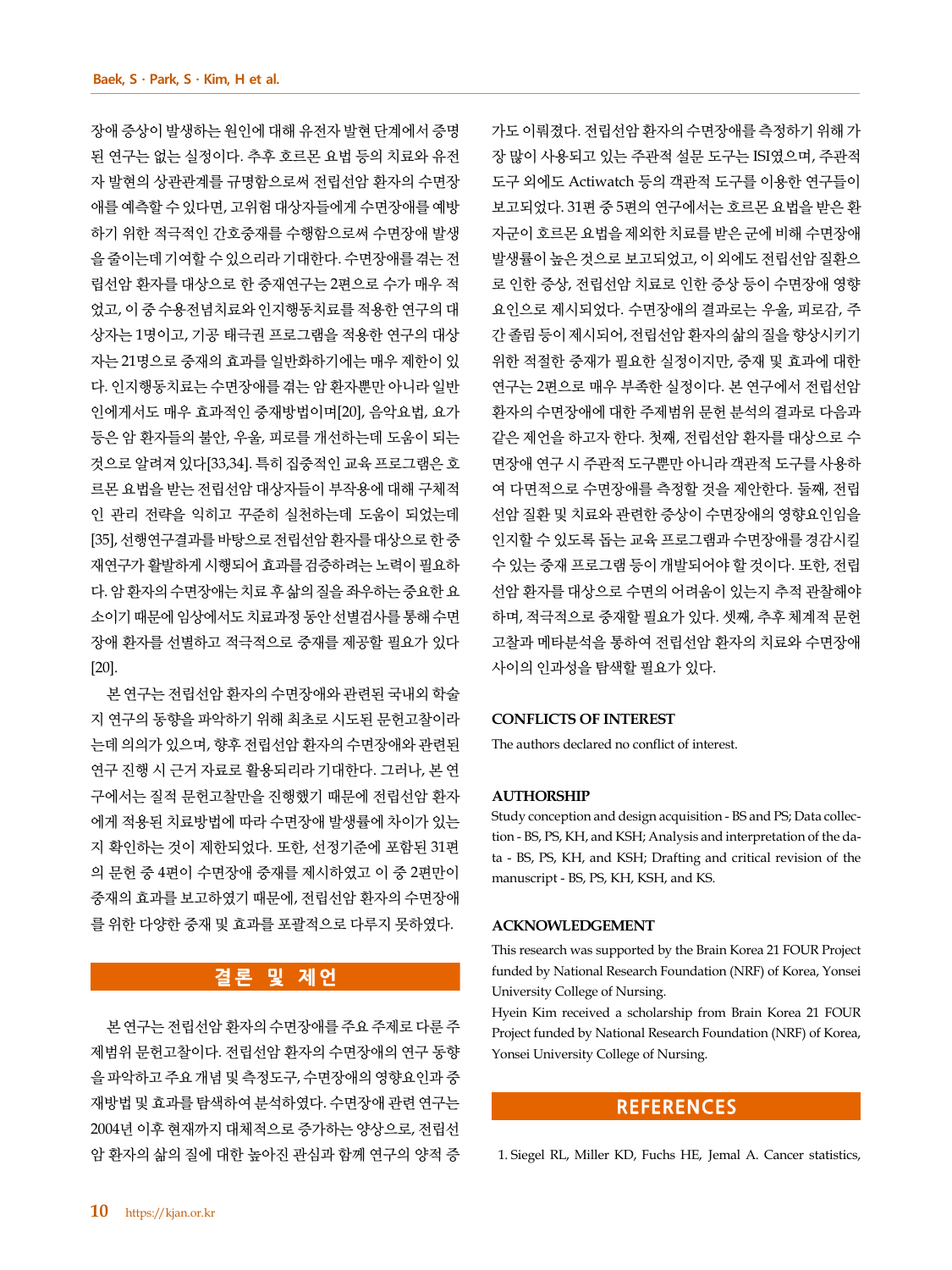2021. CA: A Cancer Journal for Clinicians. 2021;71(1):7-33. https://doi.org/10.3322/caac.21654

- 2. National Cancer Center. The 2018 national cancer registry statistics announced [Internet]. Goyang: National Cancer Information Center; 2021 [cited 2021 April 22]. Available from: [https://ncc.re.kr/cancerStatsView.ncc?bbsnum=538&search](https://ncc.re.kr/cancerStatsView.ncc?bbsnum=538&searchKey=total&searchValue=&pageNum=1) Key=total&searchValue=&pageNum=1
- 3. Schaeffer E, Srinivas S, Antonarakis ES, Armstrong AJ, Bekelman JE, Cheng H, et al. NCCN guidelines insights: prostate cancer, version 1.2021: featured updates to the NCCN guidelines. Journal of the National Comprehensive Cancer Network. 2021;19(2):134-43.

https://doi.org/10.6004/jnccn.2021.0008

4. Drummond FJ, Kinnear H, O'Leary E, Gavin A, Sharp L. Longterm health-related quality of life of prostate cancer survivors varies by primary treatment. Results from the PiCTure (prostate cancer treatment, your experience) study. Journal of Cancer Survivorship. 2015;9(2):361-72.

https://doi.org/10.1007/s11764-014-0419-6

5. Yu Ko WF, Oliffe JL, Bottorff JL. Prostate cancer treatment and work: a scoping review. American Journal of Men's Health. 2020;14(6):1557988320979257.

https://doi.org/10.1177/1557988320979257

6. Ministry of Health and Welfare. Cancer registration statistics [Internet]. Sejong: Ministry of Health and Welfare; 2021 [cited 2021 April 22]. Available from:

[https://kosis.kr/statHtml/statHtml.do?orgId=117&tblId=DT](https://kosis.kr/statHtml/statHtml.do?orgId=117&tblId=DT_117N_A0024&conn_path=I2) \_117N\_A0024&conn\_path=I2

- 7. Ancoli-Israel S. Sleep disturbances in cancer: a review. Sleep Medicine Research. 2015;6(2):45-9.
	- https://doi.org/10.17241/smr.2015.6.2.45
- 8. Fransson P. Quality of life for members of Swedish prostate cancer patient associations. Cancer Nursing. 2008;31(1):23-31. https://doi.org/10.1097/01.NCC.0000305671.60469.c9
- 9. Dirksen SR, Epstein DR, Hoyt MA. Insomnia, depression, and distress among outpatients with prostate cancer. Applied Nursing Research. 2009;22(3):154-8.

https://doi.org/10.1016/j.apnr.2007.09.001

- 10. Maguire R, Drummond FJ, Hanly P, Gavin A, Sharp L. Problems sleeping with prostate cancer: exploring possible risk factors for sleep disturbance in a population-based sample of survivors. Supportive Care in Cancer. 2019;27(9):3365-73. https://doi.org/10.1007/s00520-018-4633-z
- 11. Savard J, Simard S, Hervouet S, Ivers H, Lacombe L, Fradet Y. Insomnia in men treated with radical prostatectomy for prostate cancer. Psycho-Oncology. 2005;14(2):147-56. https://doi.org/10.1002/pon.830
- 12. Koskderelioglu A, Gedizlioglu M, Ceylan Y, Gunlusoy B, Kahyaoglu N. Quality of sleep in patients receiving androgen deprivation therapy for prostate cancer. Neurological Sciences.

2017;38(8):1445-51.

https://doi.org/10.1007/s10072-017-2989-3

- 13. Savard J, Hervouet S, Ivers H. Prostate cancer treatments and their side effects are associated with increased insomnia. Psycho-Oncology. 2013;22(6):1381-8. https://doi.org/10.1002/pon.3150
- 14. Savard J, Morin CM. Insomnia in the context of cancer: a review of a neglected problem. Journal of Clinical Oncology. 2001;19(3):895-908.
- 15. Lee K, Cho M, Miaskowski C, Dodd M. Impaired sleep and rhythms in persons with cancer. Sleep Medicine Reviews. 2004;8(3):199-212.

https://doi.org/10.1016/j.smrv.2003.10.001

- 16. Otte JL, Carpenter JS, Manchanda S, Rand KL, Skaar TC, Weaver M, et al. Systematic review of sleep disorders in cancer patients: can the prevalence of sleep disorders be ascertained? Cancer Medicine. 2015;4(2):183-200. https://doi.org/10.1002/cam4.356
- 17. Howell D, Oliver T, Keller-Olaman S, Davidson J, Garland S, Samuels C, et al. Sleep disturbance in adults with cancer: a systematic review of evidence for best practices in assessment and management for clinical practice. Annals of Oncology. 2014; 25(4):791-800. https://doi.org/10.1093/annonc/mdt506
- 18. Kim HK, Kim JH. Pharmacological treatment for sleep disturbance in patients with cancer: a systematic review. Journal of Korean Neuropsychiatric Association. 2010;49(1):26-36.
- 19. Arksey H, O'Malley L. Scoping studies: towards a methodological framework. International Journal of Social Research Methodology. 2005;8(1):19-32.

https://doi.org/10.1080/1364557032000119616

- 20. Eton DT, Lepore SJ. Prostate cancer and health related quality of life: a review of the literature. Psycho-Oncology. 2002;11(4): 307-26. https://doi.org/10.1002/pon.572
- 21. Ferlay J, Shin HR, Bray F, Forman D, Mathers C, Parkin DM. Estimates of worldwide burden of cancer in 2008: GLOBOCAN 2008. International Journal of Cancer. 2010;127(12):2893-917. https://doi.org/10.1002/ijc.25516
- 22. Dagher R, Li N, Abraham S, Rahman A, Sridhara R, Pazdur R. Approval summary: docetaxel in combination with prednisone for the treatment of androgen-independent hormone-refractory prostate cancer. Clinical Cancer Research. 2004;10(24):8147-51. https://doi.org/10.1158/1078-0432.CCR-04-1402
- 23. Baek Y, Yoo J, Lee SW, Jin HJ. Domestic trends of research and patent for sleep disorder. The Journal of the Korea Contents Association. 2013;13(6):309-17. https://doi.org/10.5392/JKCA.2013.13.06.309
- 24. Robinson TN, Patrick K, Eng TR, Gustafson D. An evidencebased approach to interactive health communication: a challenge to medicine in the information age. The Journal of the American Medical Association. 1998;280(14):1264-9.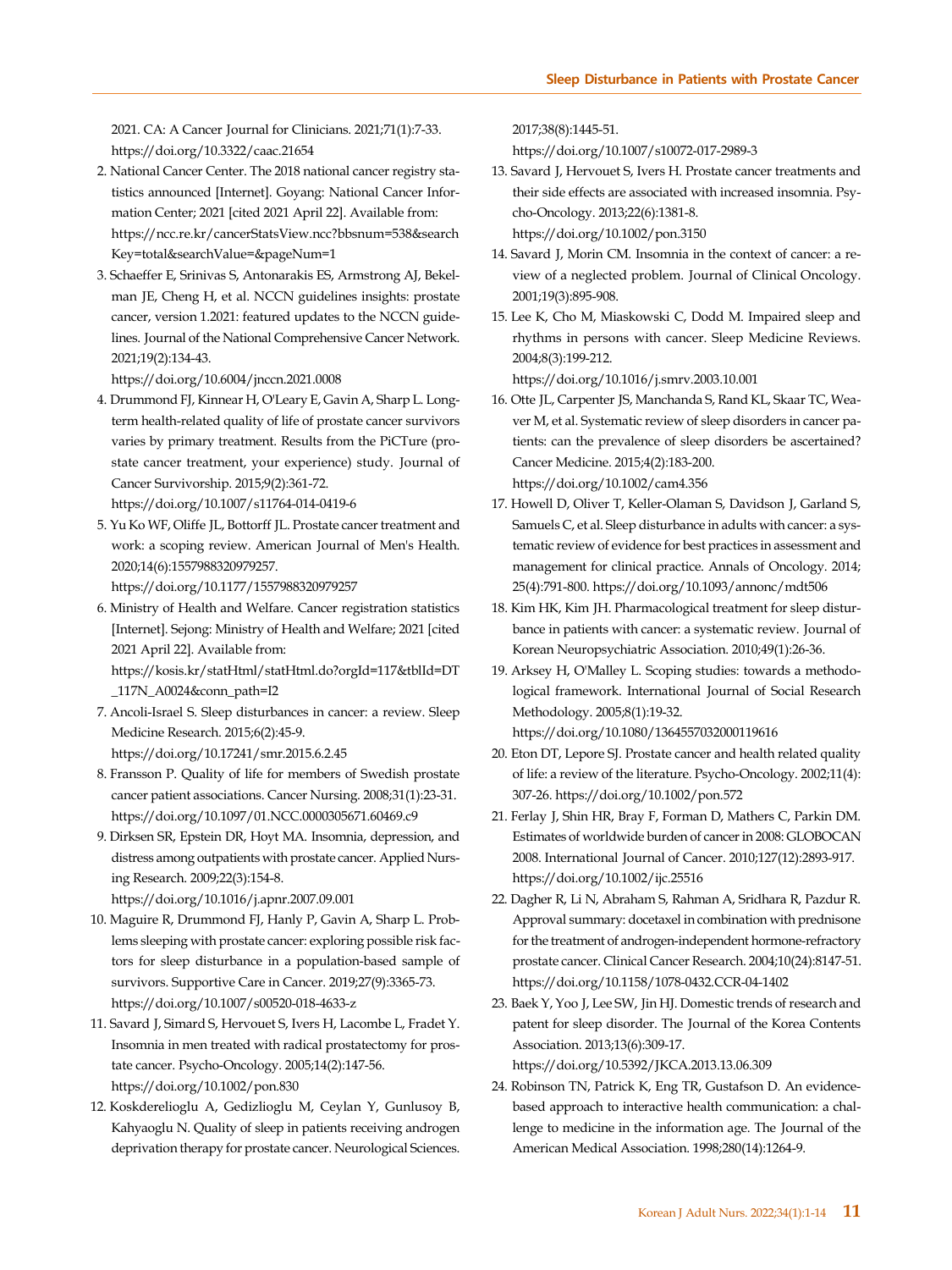https://doi.org/10.1001/jama.280.14.1264

25. Al-Quteimat OM, Amer AM. The impact of the COVID-19 pandemic on cancer patients. American Journal of Clinical Oncology. 2020;43(6):452-5.

https://doi.org/10.1097/COC.0000000000000712

- 26. Ravoire S, Lang M, Perrin E, Audry A, Bilbault P, Chekroun M, et al. Advantages and limitations of online communities of patients for research on health products. Therapies. 2017;72(1): 135-43. https://doi.org/10.1016/j.therap.2016.11.058
- 27. Heinzer H, Steuber T. Prostate cancer in the elderly. Urologic Oncology: Seminars and Original Investigations. 2009;27(6): 668-72. https://doi.org/10.1016/j.urolonc.2009.07.015
- 28. Korean Sleep Research Society. Sleep disorder [Internet]. Daegu: Korean Sleep Research Society [cited 2021 November 8]. Available from:

https://www.sleepnet.or.kr/sleep/disorder?content=insomnia

29. Hanishch LJ, Gooneratne NS, Soin K, Gehrman PR, Vaughn DJ, Coyne JC. Sleep and daily functioning during androgen deprivation therapy for prostate cancer. European Journal of Cancer Care. 2011;20(4):549-54.

https://doi.org/10.1111/j.1365-2354.2010.01226.x

30. Costa AR, Fontes F, Pereira S, Gonçalves M, Azevedo A, Lunet N. Impact of breast cancer treatments on sleep disturbances-a systematic review. The Breast. 2014;23(6):697-709.

https://doi.org/10.1016/j.breast.2014.09.003

- 31. Jung-Hynes B, Huang W, Reiter RJ, Ahmad N. Melatonin resynchronizes dysregulated circadian rhythm circuitry in human prostate cancer cells. Journal of Pineal Research. 2010; 49(1):60-8. https://doi.org/10.1111/j.1600-079X.2010.00767.x
- 32. Hua H, Wang Y, Wan C, Liu Y, Zhu B, Yang C, et al. Circadian gene mPer2 overexpression induces cancer cell apoptosis. Cancer Science. 2006;97(7):589-96. https://doi.org/10.1111/j.1349-7006.2006.00225.x

33. Lundt A, Jentschke E. Long-term changes of symptoms of anxiety, depression, and fatigue in cancer patients 6 months

- after the end of yoga therapy. Integrative Cancer Therapies. 2019;18(1):1-9. https://doi.org/10.1177/1534735418822096 34. Tsai HF, Chen YR, Chung MH, Liao YM, Chi MJ, Chang CC, et al. Effectiveness of music intervention in ameliorating cancer
- patients' anxiety, depression, pain, and fatigue: a meta-analysis. Cancer Nursing. 2014;37(6):E35-50.

https://doi.org/10.1097/NCC.0000000000000116

35. Wibowo E, Wassersug RJ, Robinson JW, Matthew A, McLeod D, Walker LM. How are patients with prostate cancer managing androgen deprivation therapy side effects? Clinical Genitourinary Cancer. 2019;17(3):E408-19. https://doi.org/10.1016/j.clgc.2018.12.006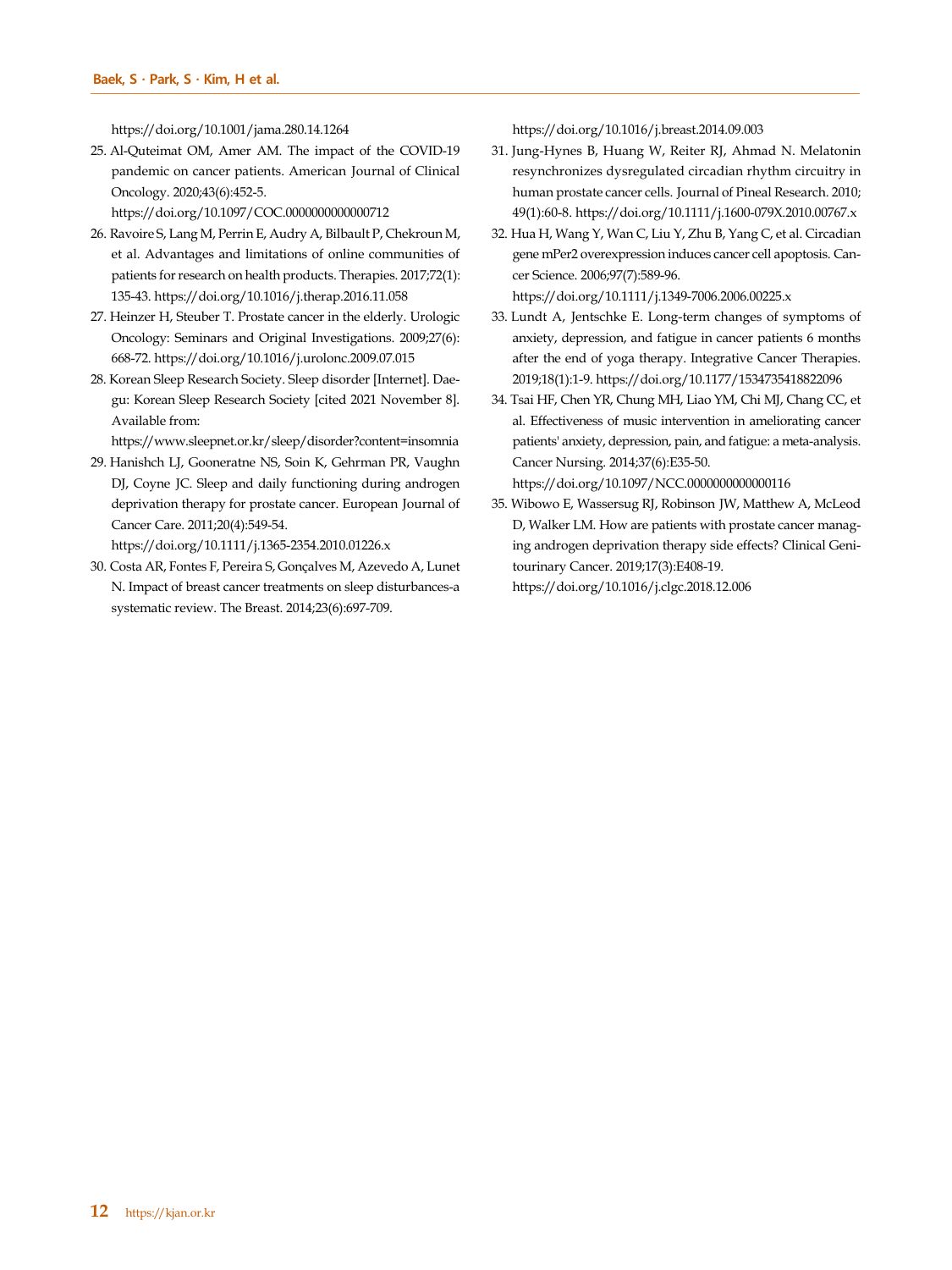#### **Appendix 1. List of studies included in an Scoping Review**

A1. Galvin KT, Garland SN, Wibowo E. The association between insomnia and orgasmic difficulty for prostate cancer patients-implication to sex therapy. Journal of Sex & Marital Therapy. 2021;47(2):174-85.

https://doi.org/10.1080/0092623X.2020.1848947

- A2. Delpachitra S, Campbell A, Wibowo E. Preference for sleep management strategies among prostate cancer patients: an Aotearoa/New Zealand perspective. Cancer Treatment and Research Communications. 2020;25:100219. https://doi.org/10.1016/j.ctarc.2020.100219
- A3. Golshani G, Pirnia B. Comparison of mindfulness-based cognitive therapy (MBCT) with acceptance and commitment therapy (ACT) on the severity of fatigue, improvement of sleep quality and resilience in a patient with prostate cancer: a single-case experimental study. International Journal of Cancer Management. 2019;12(2):e88416. https://doi.org/10.5812/ijcm.88416
- A4. Maguire R, Drummond FJ, Hanly P, Gavin A, Sharp L. Problems sleeping with prostate cancer: exploring possible risk factors for sleep disturbance in a population-based sample of survivors. Supportive Care in Cancer. 2019;27(9):3365-73. https://doi.org/10.1007/s00520-018-4633-z
- A5. Gonzalez BD, Small BJ, Cases MG, Williams NL, Fishman MN, Jacobsen PB, et al. Sleep disturbance in men receiving androgen deprivation therapy for prostate cancer: the role of hot flashes and nocturia. Cancer. 2018;124(3):499-506. https://doi.org/10.1002/cncr.31024
- A6. Koskderelioglu A, Gedizlioglu M, Ceylan Y, Gunlusoy B, Kahyaoglu N. Quality of sleep in patients receiving androgen deprivation therapy for prostate cancer. Neurological Sciences. 2017;38(8):1445-51.

https://doi.org/10.1007/s10072-017-2989-3

- A7. McQuade JL, Prinsloo S, Chang DZ, Spelman A, Wei Q, Basen-Engquist K, et al. Qigong/tai chi for sleep and fatigue in prostate cancer patients undergoing radiotherapy: a randomized controlled trial. Psycho-Oncology. 2017;26(11):1936-43. https://doi.org/10.1002/pon.4256
- A8. Holliday EB, Dieckmann NF, McDonald TL, Hung AY, Thomas Jr CR, Wood LJ. Relationship between fatigue, sleep quality and inflammatory cytokines during external beam radiation therapy for prostate cancer: a prospective study. Radiotherapy and Oncology. 2016;118(1):105-11. https://doi.org/10.1016/j.radonc.2015.12.015
- A9. Hoyt MA, Bower JE, Irwin MR, Weierich MR, Stanton AL. Sleep quality and depressive symptoms after prostate cancer: the mechanistic role of cortisol. Behavioral Neuroscience. 2016;130(3):351-6. https://doi.org/10.1037/bne0000107
- A10. Dirksen SR, Belyea MJ, Wong W, Epstein DR. Transitions in

symptom cluster subgroups among men undergoing prostate cancer radiation therapy. Cancer Nursing. 2016;39(1):3-11. https://doi.org/10.1097/NCC.0000000000000236

- A11. Dirksen SR, Kirschner KF, Belyea MJ. Association of symptoms and cytokines in prostate cancer patients receiving radiation treatment. Biological Research for Nursing. 2013;16 (3):250-7. https://doi.org/10.1177/1099800413490228
- A12. Saini A, Berruti A, Cracco C, Sguazzotti E, Porpiglia F, Russo L, et al. Psychological distress in men with prostate cancer receiving adjuvant androgen-deprivation therapy. Urologic Oncology: Seminars and Original Investigations. 2013;31(3): 352-8. https://doi.org/10.1016/j.urolonc.2011.02.005
- A13. Savard J, Hervouet S, Ivers H. Prostate cancer treatments and their side effects are associated with increased insomnia. Psycho-Oncology. 2013;22(6):1381-8. https://doi.org/10.1002/pon.3150
- A14. Hanishch LJ, Gooneratne NS, Soin K, Gehrman PR, Vaughn DJ, Coyne JC. Sleep and daily functioning during androgen deprivation therapy for prostate cancer. European Journal of Cancer Care. 2011;20(4):549-54.

https://doi.org/10.1111/j.1365-2354.2010.01226.x

- A15. Miaskowski C, Paul SM, Cooper BA, Lee K, Dodd M, West C, et al. Predictors of the trajectories of self-reported sleep disturbance in men with prostate cancer during and following radiation therapy. Sleep. 2011;34(2):171-9. https://doi.org/10.1093/sleep/34.2.171
- A16. Jun SS, Kim DH, Kim MY. Sleep disturbance in prostate cancer patients. Journal of Korean Academy of Fundamentals of Nursing. 2010;17(2):169-76.
- A17. Dirksen SR, Epstein DR, Hoyt MA. Insomnia, depression, and distress among outpatients with prostate cancer. Applied Nursing Research. 2009;22(3):154-8. https://doi.org/10.1016/j.apnr.2007.09.001

A18. Hervouet S, Savard J, Simard S, Ivers H, Laverdière J, Vigneault É, et al. Psychological functioning associated with prostate cancer: cross-sectional comparison of patients treated with radiotherapy, brachytherapy, or surgery. Journal of Pain and Symptom Management. 2005;30(5):474-84. https://doi.org/10.1016/j.jpainsymman.2005.05.011

- A19. Savard J, Simard S, Hervouet S, Ivers H, Lacombe L, Fradet Y. Insomnia in men treated with radical prostatectomy for prostate cancer. Psycho-Oncology. 2005;14(2):147-56. https://doi.org/10.1002/pon.830
- A20. Holmstrom S, Naidoo S, Turnbull J, Hawryluk E, Paty J, Morlock R. Symptoms and impacts in metastatic castration-resistant prostate cancer: qualitative findings from patient and physician interviews. The Patient- Patient-Centered Outcomes Research. 2019;12(1):57-67.